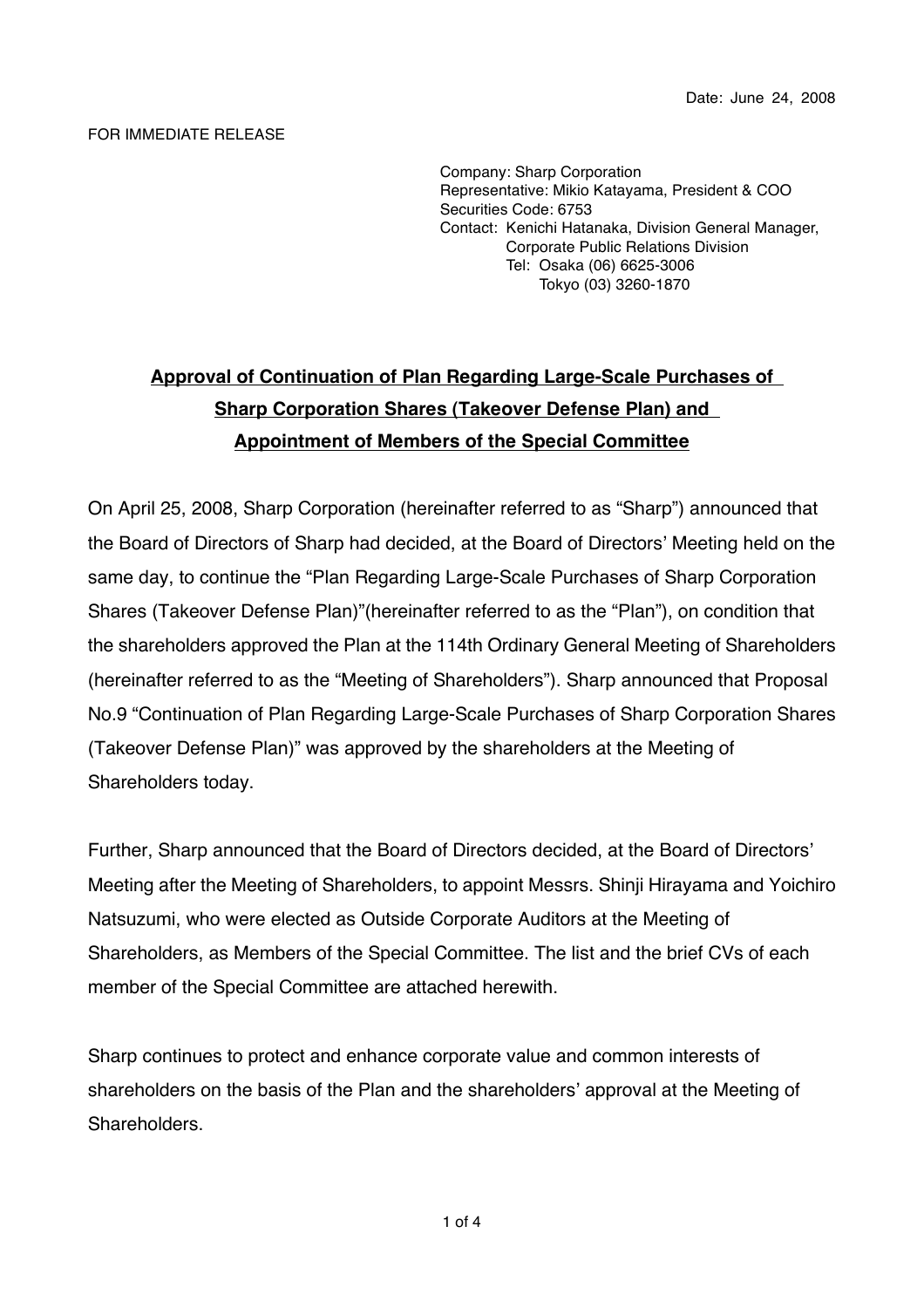Please refer to the following concerning the details of the Plan.

News Release: April 25, 2008

"Partial Amendment to and Continuation of Plan Regarding Large-Scale Purchases of Sharp Corporation Shares (Takeover Defense Plan)" http://sharp-world.com/corporate/ir/topics/pdf/080425c.pdf

Notice of Convocation of the 114th Ordinary General Meeting of Shareholders: http://sharp-world.com/corporate/ir/event/shareholder\_meeting/pdf/114con.pdf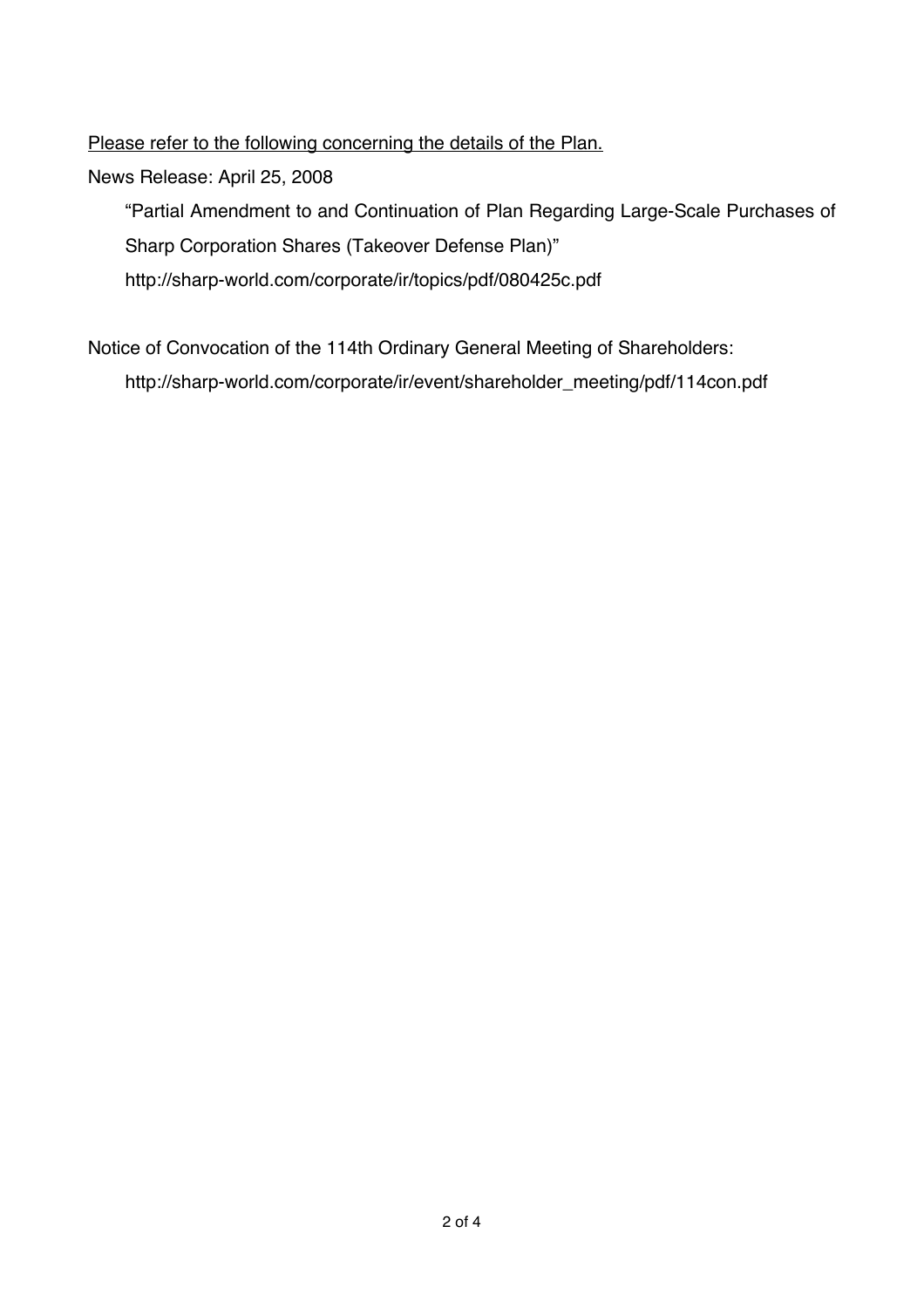## (Attachment)

## **Brief Curriculum Vitas of Members of the Special Committee**

| Hidetoshi Yajima |      | Date of birth: January 25, 1935                               |
|------------------|------|---------------------------------------------------------------|
| June             | 1990 | Director of Shimadzu Corporation                              |
| June             | 1994 | Managing Director of Shimadzu Corporation                     |
| June             | 1996 | Senior Managing Director of Shimadzu Corporation              |
| June             | 1998 | President and Chief Executive Officer of Shimadzu Corporation |
| June             | 2003 | Chairman of the Board of Shimadzu Corporation (present)       |
| July             | 2006 | Member of the Advisory Board of Sharp Corporation (present)   |

| Tadao Kagono |      | Date of birth: November 12, 1947                                                          |
|--------------|------|-------------------------------------------------------------------------------------------|
| March        | 1970 | Graduated from Faculty of Business Administration, Kobe University                        |
| March        | 1972 | Completed Master Course of Graduate School of Business<br>Administration, Kobe University |
| November     | 1988 | Professor, Faculty of Business Administration, Kobe University                            |
| April        | 1998 | Dean, Faculty of Business Administration, Kobe University                                 |
| April        | 1999 | Professor, Graduate School of Business Administration,<br>Kobe University (present)       |

| Hiroshi Chumon |      | Date of birth: March 8, 1937                                                            |
|----------------|------|-----------------------------------------------------------------------------------------|
| September      | 1985 | Chief of the Ibaraki Prefectural Police Headquarters                                    |
| July           | 1988 | Director General of the Criminal Investigation Bureau,<br><b>National Police Agency</b> |
| January        | 1991 | Chief of the Osaka Prefectural Police Headquarters                                      |
| December       | 1992 | Member of Pollution-related Health Damage Compensation<br>Grievance Board               |
| December       | 1997 | President of The Horse Racing Protection Foundation of Japan                            |
| June           | 2003 | Corporate Auditor (Outside Corporate Auditor), Sharp Corporation<br>(present)           |